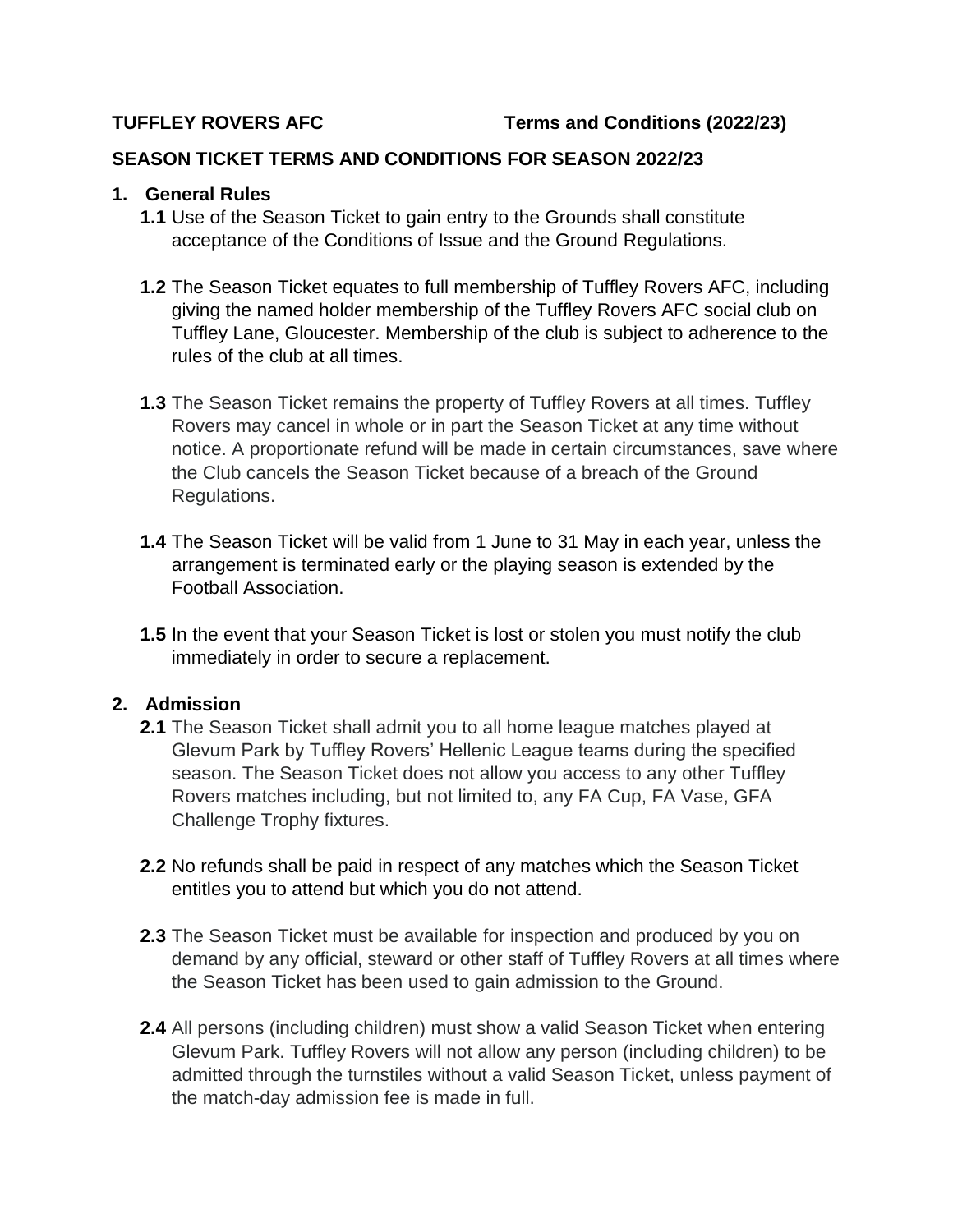- **2.5** The Season Ticket will guarantee entry to any home game (as defined at paragraph 2.1) but shall not guarantee the availability of standing or seating space in any specific areas of the ground.
- **2.6** No guarantees can be given by Tuffley Rovers that a match will take place at a particular time or on a particular date. The club reserves the right to reschedule any match without notice and without any liability whatsoever. A Season Ticket will enable the holder to attend the re-arranged match.
- **2.7** The Club will have no further liability whatsoever, including (but not limited to) any indirect or consequential loss or damage, loss of enjoyment or travel or accommodation costs associated with the rearrangement of any fixture.
- **2.8** Concessionary priced Season Tickets shall only be used by those people who qualify for the terms of the Season Ticket. The general application of fees is:
	- (i) Adult applicable to those over 18 years of age at the time of application and who pays full advertised fee for the annual Season Ticket;
	- (ii) Concessionary the applicant should be aged 15-17 years of age or 65 years of age or older, at the time of the application, and will pay the advertised concessionary rate for the annual Season Ticket;
	- (iii) Children applicable to those who are aged under 15 years of age at the time of the application and shall be issued free of charge.

# **3. Use of the Season Ticket**

**3.1** You agree that at all times you shall:

- (i) use the Ground in a proper and lawful manner and not so as to cause any nuisance, annoyance or inconvenience to Tuffley Rovers or any other person (including any other spectators or local residents) or to render void or voidable, in part or whole, any insurance maintained by Tuffley Rovers;
- (ii) not cause damage to any premises of Tuffley Rovers, either intentionally or through a reckless act or omission; and
- (iii) comply with all of the rules and regulations imposed by Tuffley Rovers from time to time in respect of admission and attendance, including, without limitation, the Ground Regulations.
- **3.2** The Season Ticket is fully transferable to another party, on the basis that the named Season Ticket holder membership is subject to the provisions of these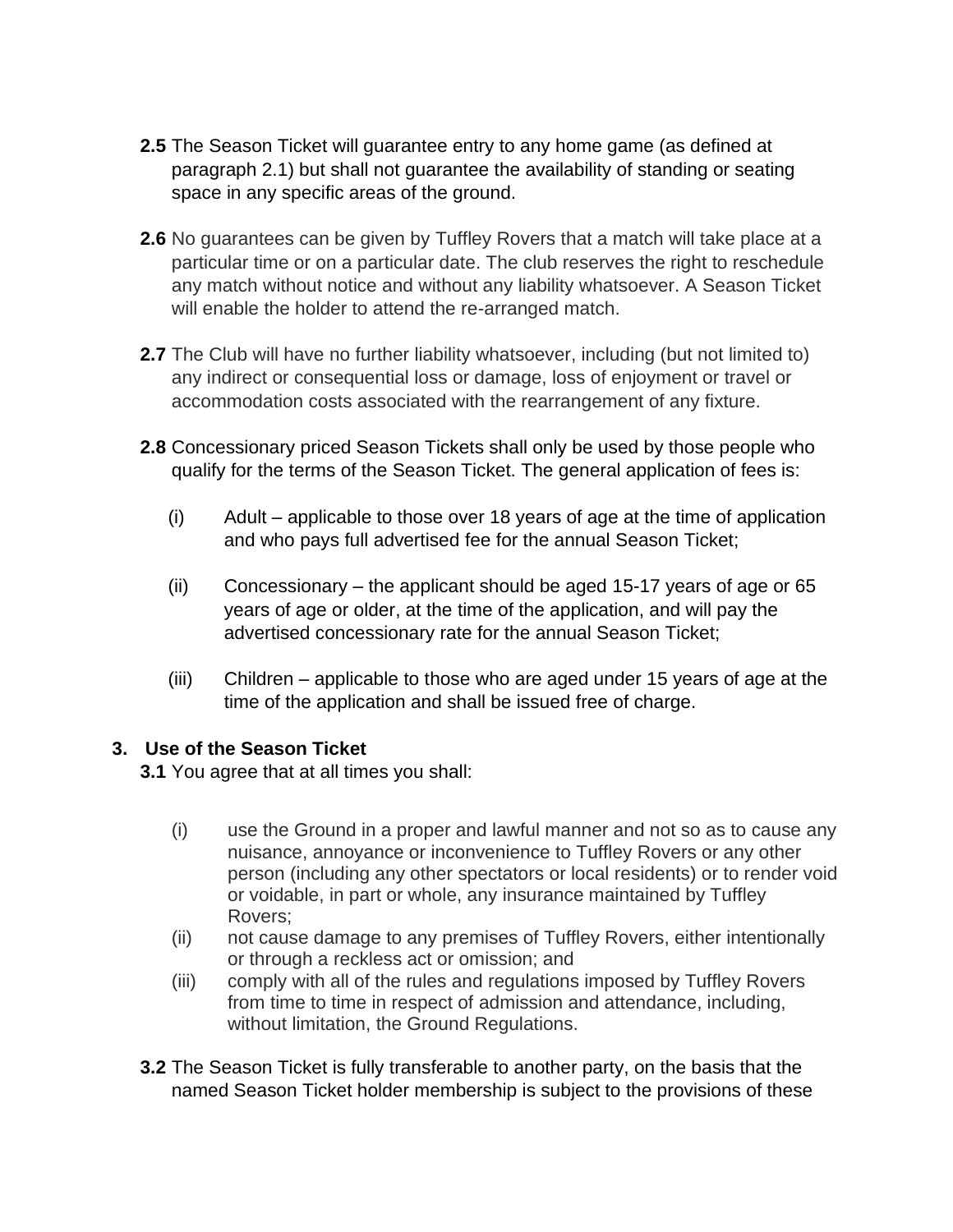terms and conditions and that they shall be held liable for any misconduct committed by the other party using their Season Ticket.

- **3.3** Membership of Tuffley Rovers AFC social club is not transferrable and the card shall only be used to admit the named Season Ticket holder when seeking admission to the social club.
- **3.4** The Season Ticket may not be offered as a prize in any promotion or competition, or sold to any third party.
- **3.5** By entering Glevum Park, all persons acknowledge that photographic images and/or video recordings and/or stills taken from those video recordings may be taken of them and may also be used in any coverage of the game, whether on social media, in video footage or other media produced by Tuffley Rovers, any official club photographer or by any Football Authority in perpetuity, by way of any present or future media, for any purpose deemed reasonable by the Club, including, without limitation, for marketing or promotional purposes.
- **3.6** Entry into Glevum Park is confirmation that all persons have consented to such use of their image unless Tuffley Rovers is notified in writing to the contrary. If any images should feature an individual prominently the Club will make reasonable efforts to gain the consent of that person before publishing such image. However, if this is not possible, the entry into Glevum Park shall be deemed consent unless Tuffley Rovers is notified in writing to the contrary.
- **3.7** If you are aged 16 years old or under, your parent(s) and/or quardian(s) are also responsible for your actions, conduct and compliance with these Conditions.

#### **4. Suspension or termination of Season Tickets**

- **4.1** Any Season Ticket obtained or used in breach of these Terms and Conditions shall be automatically void and all rights conferred or evidenced by such Season Ticket shall be nullified.
- **4.2** The Season Ticket may be suspended, withdrawn and/or cancelled without the payment of any refund, in the event that you are under investigation by the Police, charged, cautioned or found guilty of any football related offence.
- **4.3** Racial, homophobic, sexist or discriminatory abuse in any form will not be tolerated. If you are caught abusing a player, official or any other individual you will be reported to the police will be subject to a ban from the Club. In addition, the Season Ticket will be immediately withdrawn and no refund will be given.